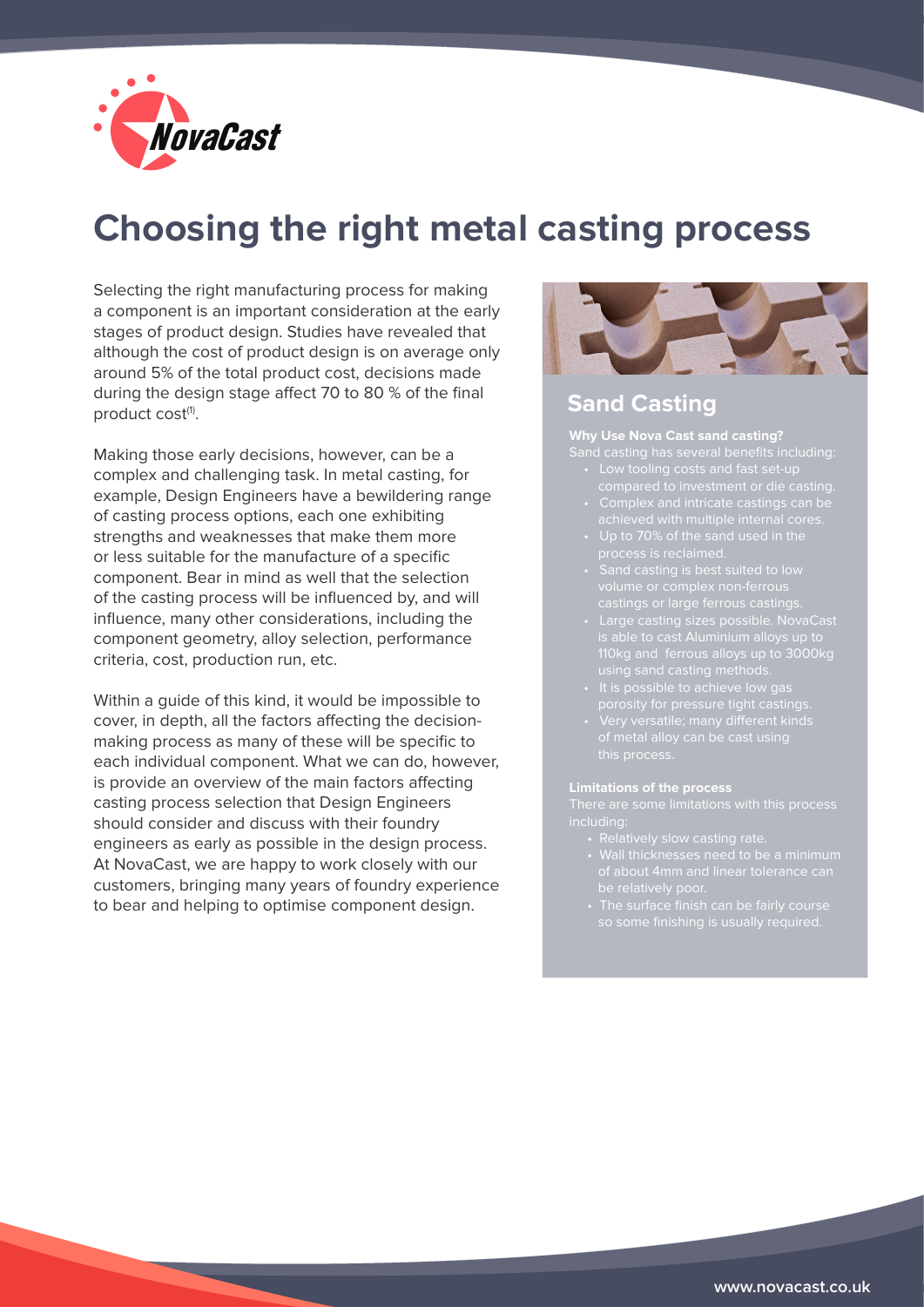

# **The Casting Process Selection Challenge**

Usually, at the beginning of the conceptual design stage, designers are given functional requirements and relevant business requirements such as time to market, likely production volume, and total production quantity. During the conceptual design stage designers will identify critical design requirements such as size, material requirements, gross shape, form features, tolerances, surface finish requirements…etc. at this stage there is usually enough information to start preliminary process planning (e.g. material and process selection). A selection of optimal and alternative casting processes with compatible alloys that can meet these critical requirements, taking account of cost constraints, will be considered.

The casting process selection decision will be constrained in part by a range of geometric features, such as minimum section thickness and minimum core size, but also by achievable quality, taking account of surface finish, porosity, etc, and production parameters, such as sample lead-time and economic production run. The selection of casting process will also influence other major decisions such as the type of tooling, process parameters, and extent of machining, heat treatment, and quality control procedures. These in turn affect the economic quantity, tooling, labour costs, and lead time forecasting.

It is clear, therefore, that the selection of casting process cannot be made without considering a great many other factors. It is not surprising, therefore, that once the design engineer has resolved a solution encompassing all these factors, there is a degree of frustration when discussions start with foundry engineers who will often introduce a further set of considerations and constraints relating to the optimisation of the casting process and the consequential effect on component geometry.



### **Gravity Die Casting**

**Why use NovaCast Gravity Die Casting?** including:

- 
- 
- 
- 
- 
- 
- 
- Specialist Aluminiun casting foundry.

- 
- 
- 
-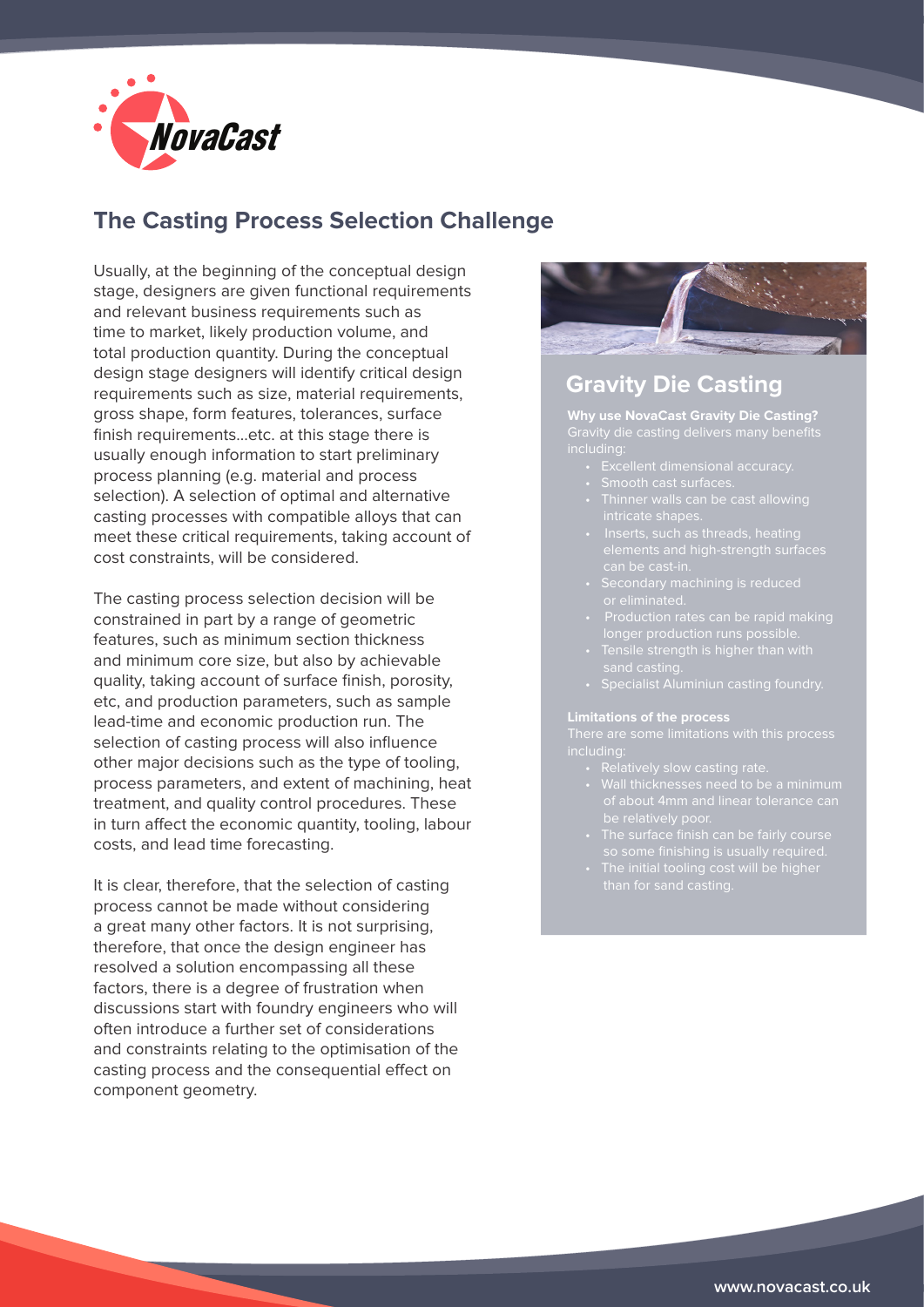

# **The Casting Process Selection Challenge**

As stated, the selection of a casting process depends on the interaction of various decisions. The following are the main factors affecting the choice of casting process:

**Material Type:** Choosing the most appropriate alloy for a cast component can be a daunting process given the range of alloys available and their widely varying capabilities and limitations. The process of elimination usually starts with consideration of various performance indices for the product such as mass, energy density, and power-to-weight ratio.

The values for these performance indices will depend on three factors: the function of the product, the geometry and dimensions of the product, and the environment under which the product needs to work. These factors determine the possible set of metal alloys that could be used in casting the component. It may also be that the identification of the most appropriate alloy will exclude some of the available casting processes, even at this early stage. If it were decided, for example, that one of the cast Stainless Steels or Cast Irons were the most appropriate alloy, then this would preclude the use of Die Casting.

In addition, the designer will have to work within other parameters regarding the appropriate material to select. These could include material cost, manufacturing cost, end-product weight, the size of the product, and the temperature range that the selected material can hold.

**Shapes:** The overall shape of a cast component can exclude some casting processes. Centrifugal casting, for example, can only cast cylindrical parts or shapes that are symmetrical about the axis of rotation.

**The Required Quantity:** The quantity required, or production run of a component has a big influence on the selection of the casting process. Each process will have a different break-even point that will dictate whether the process is viable at the proposed production quantities. Die design and fabrication costs can account for a significant percentage of the production cost of a component. This percentage differs from process to process. For example, the reusable die design and fabrication cost for die-casting is considerably more than the pattern and expendable-mould production cost for sand casting. The higher production rates achievable with die casting, however, mean that it becomes more viable with higher volumes. By contrast, sand casting is well suited to smaller production runs.

The reality is that if the foundry engineering team is involved early in the conceptual design stage, they can help streamline casting process selection, provide input at an early stage of geometry design, and advise on material selection, given their extensive, hands-on foundry experience.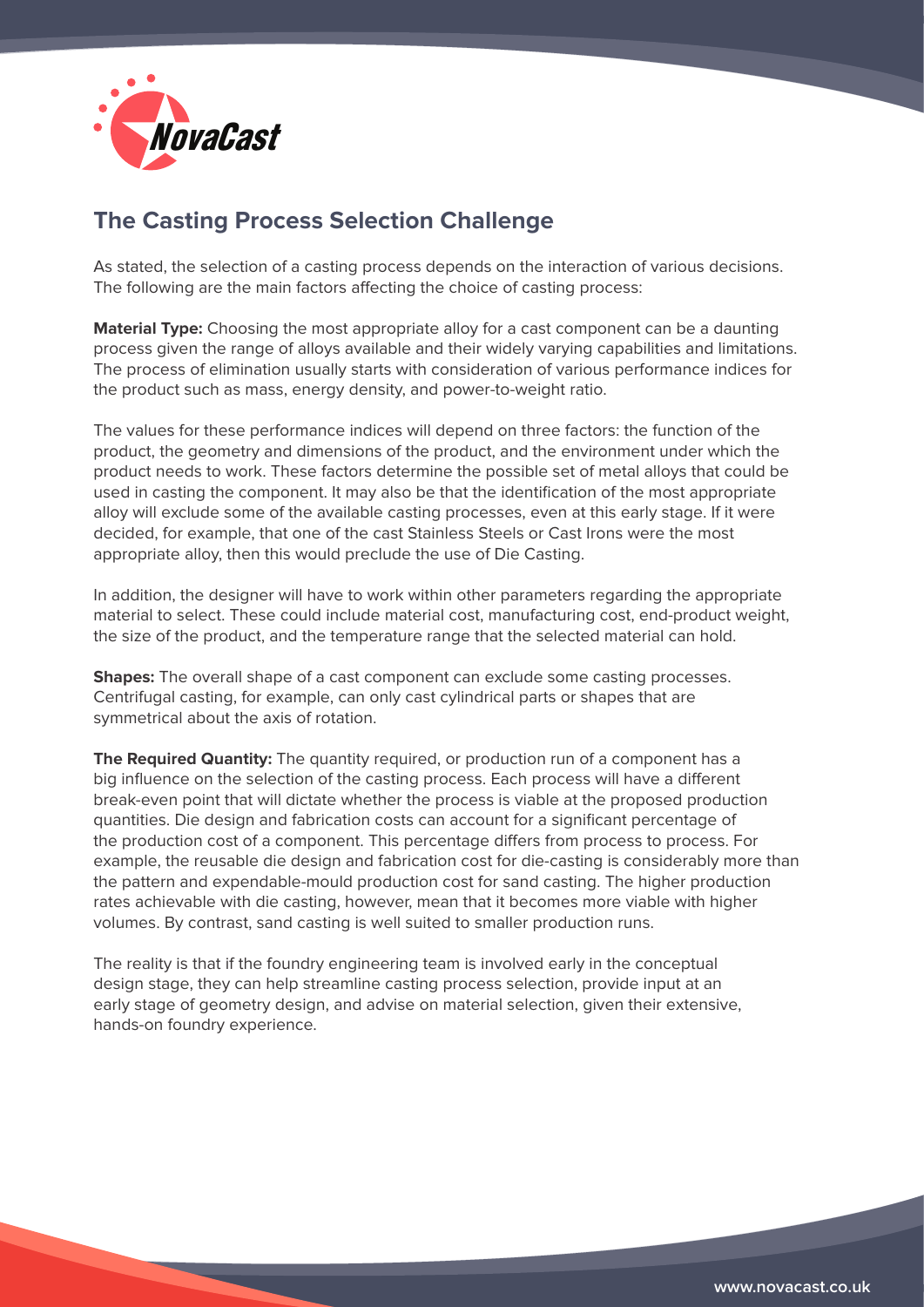

# **Geometric Attributes**

**Size:** Size is often a deciding factor in the selection of casting process. For example, it is only possible to Die Cast a component up to about 500mm but Sand Casting can be used to cast parts unlimited in size.

**Part Weight:** Each casting process has a range of casting weights that it can produce under normal conditions. Lighter components can be produced using a wide variety of casting processes and the decision as to which casting process to use is more likely to be dictated by other factors. There will be fewer casting options for larger components. For example, NovaCast can Gravity Die Cast Aluminium and Copper-based alloys up to 110kg, it can Investment Cast Stainless Steel up to 250kg but can Sand Cast Carbon Steel up to 4,000kg.

**Section Thickness:** When designing component geometry, consideration must be given to the minimum section thickness required as this will dictate the casting process options. If Sand Casting is the preferred option for other reasons, then the minimum wall thickness should be no less than 3 to 5mm (depending on the individual foundry capabilities). If very thin section thickness is a critical requirement then this may dictate that another process be used. Investment Casting, for example, can achieve minimum section thicknesses of just 1.5mm on some features. It should be noted, however, that section thickness that can be cast depends on the investment casting material, the surface area and the complexity of the casting. For Aluminium and Zinc, the typical wall thickness is 2 to 3 mm. Thicker walls are needed for castings in Steel or Copper based alloys, usually 3 mm or more, but a thickness of 2 mm or less can be cast over small areas.



### **Investment Casting**

**Why use NovaCast investment casting?**

- 
- 
- 
- 
- 
- 
- 
- cast up to 250kg

- can be expensive
- 
-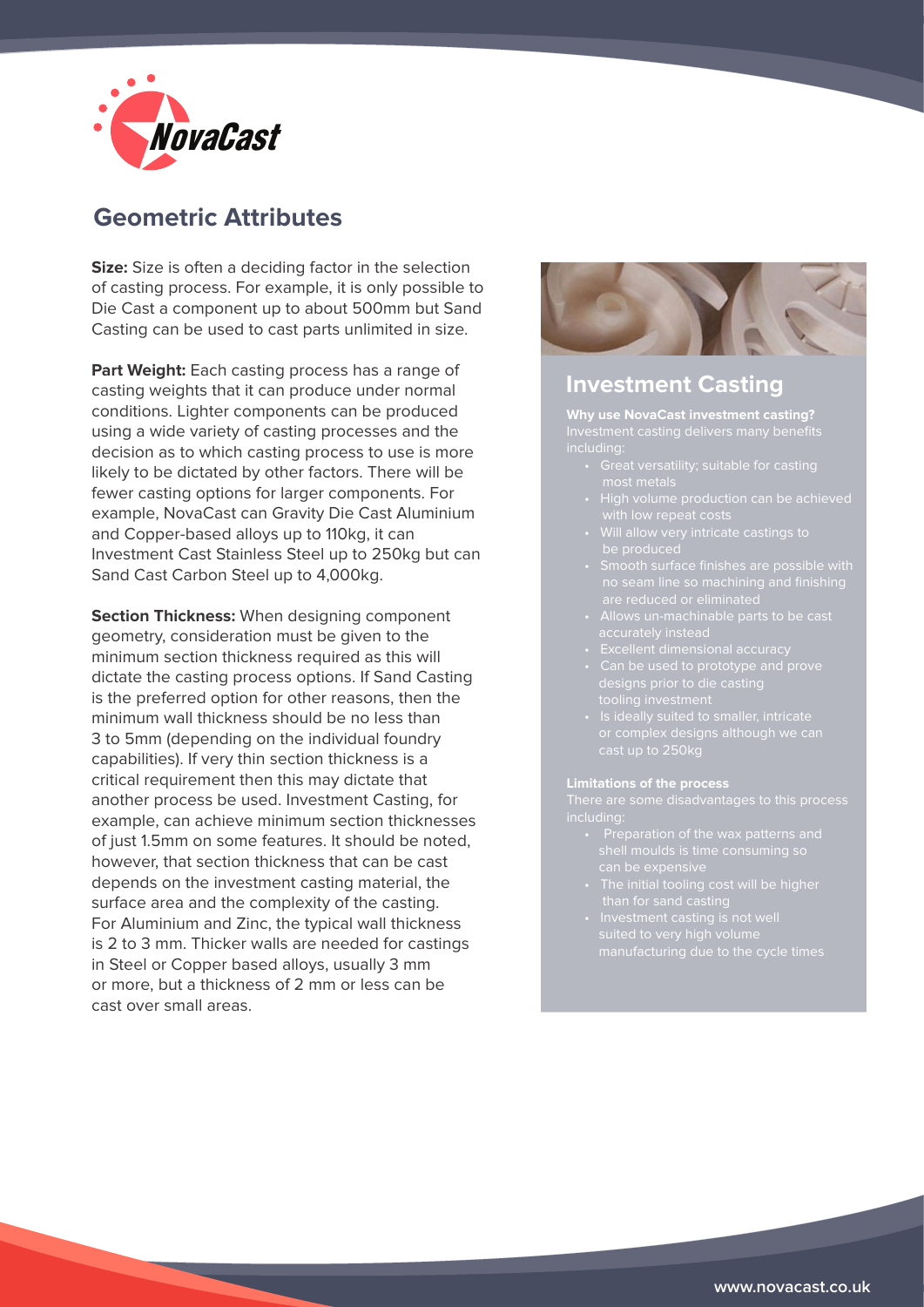

# **Geometric Attributes**

**Hole Size:** Hole size is the minimum or maximum diameter for hole that can be made in the cast part. Each casting process will have parameters that must be worked within. Some processes, such as Sand Casting, create these features using cores while other processes can create internal holes, voids and slots without the use of cores. In general terms, holes and slots should be kept as short as possible in relation to their diameter or width. Blind holes should be avoided where possible as these can create casting issues.

**Tolerance:** Tolerance is defined as the acceptable variation to the ideal or nominal dimension. Tighter tolerances than normal will lead to increased cost and lead-time. Generally, tolerances depend on the geometry of the part. However, foundries will generally state the tolerances that can be obtained by using its processes and provide guidelines to the designer to work towards these tolerances. These tolerances are called "as cast" tolerances because they are obtained without any additional processes such as machining. Tighter linear tolerance than available in the chosen casting process can, however, usually be obtained by secondary processes such as machining.

**Surface Finish:** The surface finish of a part determines its appearance, affects the assembly of the part with other parts and may determine its resistance to corrosion. The surface roughness of a part must be specified and controlled because of its influence on fatigue failure, friction, wear, and assembly with other parts. In metal casting processes, each casting process can produce a different surface finish, depending on the moulding material used. Sand casting will usually deliver a rougher "as cast" surface finish while investment casting will generally produce excellent results, even without additional finishing.

**Complexity:** The complexity of a part refers to its shape, size, and the number of features that it contains. As the shape of part becomes more complex, the selection of a suitable process becomes more important. Casting processes are particularly suitable for intricate and nonsymmetrical shapes but which is selected depends in part on other factors. Sand Casting can, for example, produce both small and large parts of intricate geometry but the surface finish and tolerances will not be able to compete with Investment Casting if these are important factors. Gravity Die Casting is better for producing less complex shapes in larger quantities.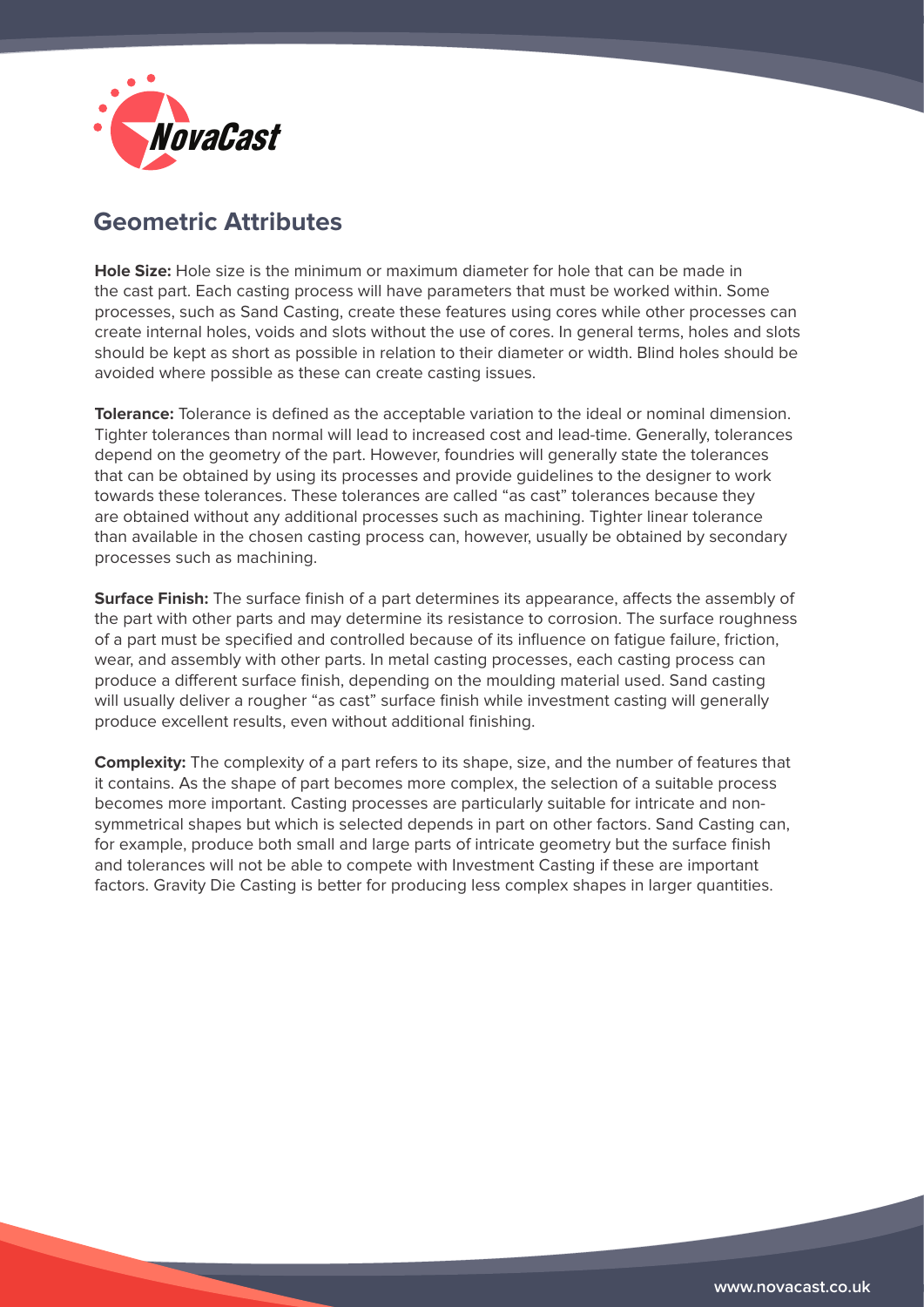

# **Mechanical Properties**

Mechanical properties, such as strength and hardness, have the biggest influence on part size and shape but they also have a bearing on process selection. The type of casting process selected is affected by the quality of the mechanical properties that the process can deliver and the effect that process has on the selected alloy. As an example, taking a common Aluminium alloy LM6, the tensile strength achieved by various casting processes is as follows: Sand Casting 160- 190 N/mm2, Gravity Die Casting 190-230 N/ mm2, Pressure Die Casting 280 N/mm2.

**Casting Defects:** Defects may be internal to the part or concentrated mainly at the surface. Casting processes can be susceptible to predictable casting defects, so it is important to take account of the possibility that these will occur. Some alloys are also more prone to these than others but most defects can be managed, eliminated or remedied during the finishing processes. Defects can include porosity, cavities, shrinkage, inclusions, discontinuities and dimensional inconsistencies.



### **Pressure Die Casting**

**Why use NovaCast pressure die casting?**

- The capability of casting large quantities
- 
- 
- 
- 
- 
- 

- 
- 
- 
-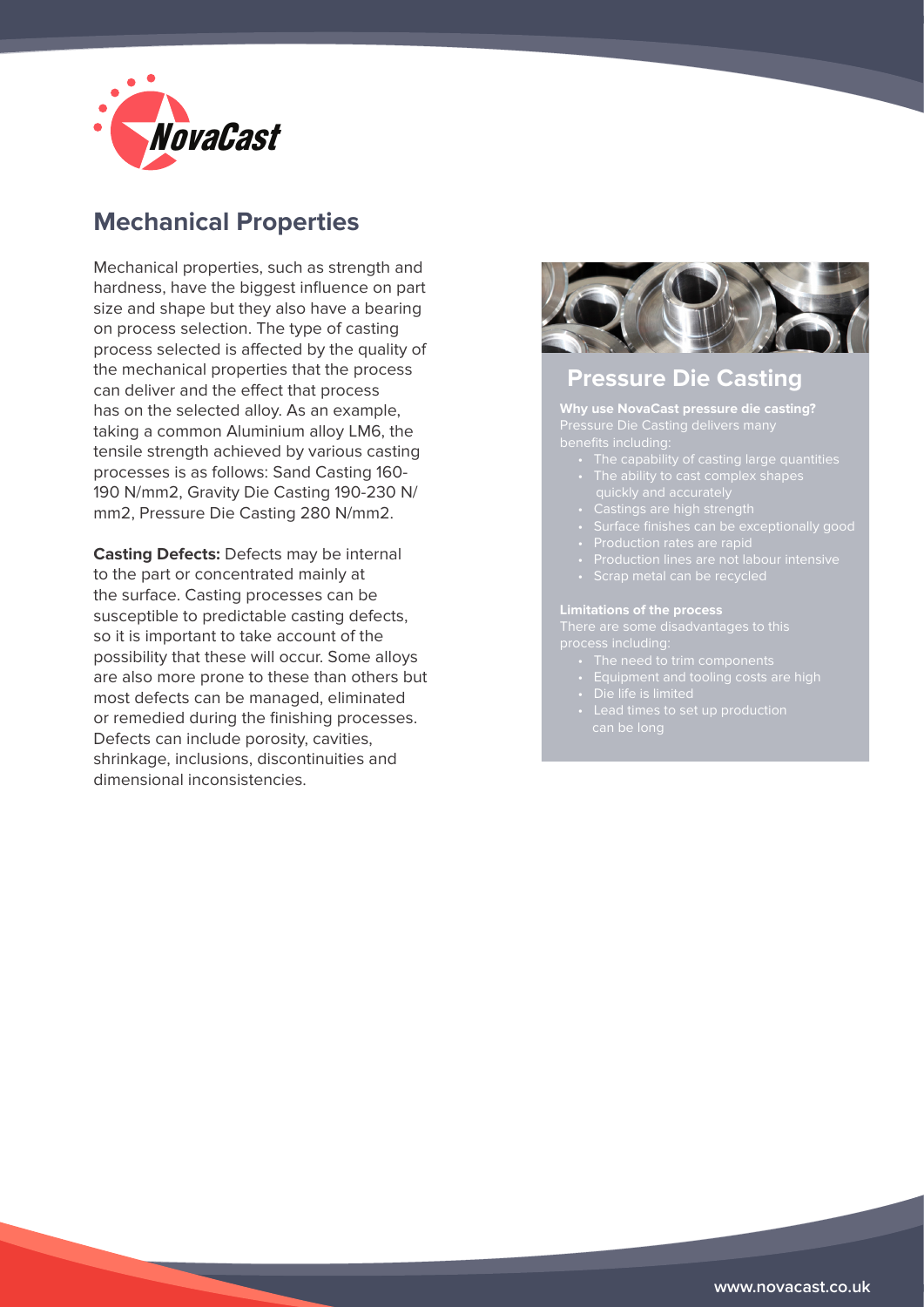

# **Economic Considerations**

**Tooling:** Tooling costs are driven by the material and manufacturing (mainly machining) of the tooling, and the complexity of the component geometry. Tooling costs can be a major factor in deciding which casting process is most appropriate. Tooling includes both a pattern and core box manufacture for sand casting but these are relatively cheap to produce and can be made from a variety of materials. Die-casting moulds are used in a very aggressive environment so are usually made from cast iron or steel and can be quite expensive to make as complex machining is often involved. Metal moulds are also required for Investment Casting but these can be made from Aluminium, which is considerably easier to machine.



### **Shell Mould Casting**

**Why Use NovaCast Shell Mould Casting?** 

- 
- lower machining costs compared to sand casting
	-
	-
	-

- 
- 
- 
- Shrinkage can be a problem
- 
- 
- Typical tolerances are just 0.005 mm/mm and the
- 
- 
- 
- Poor material strength is achieved compared to other casting processes
- High porosity can be a problem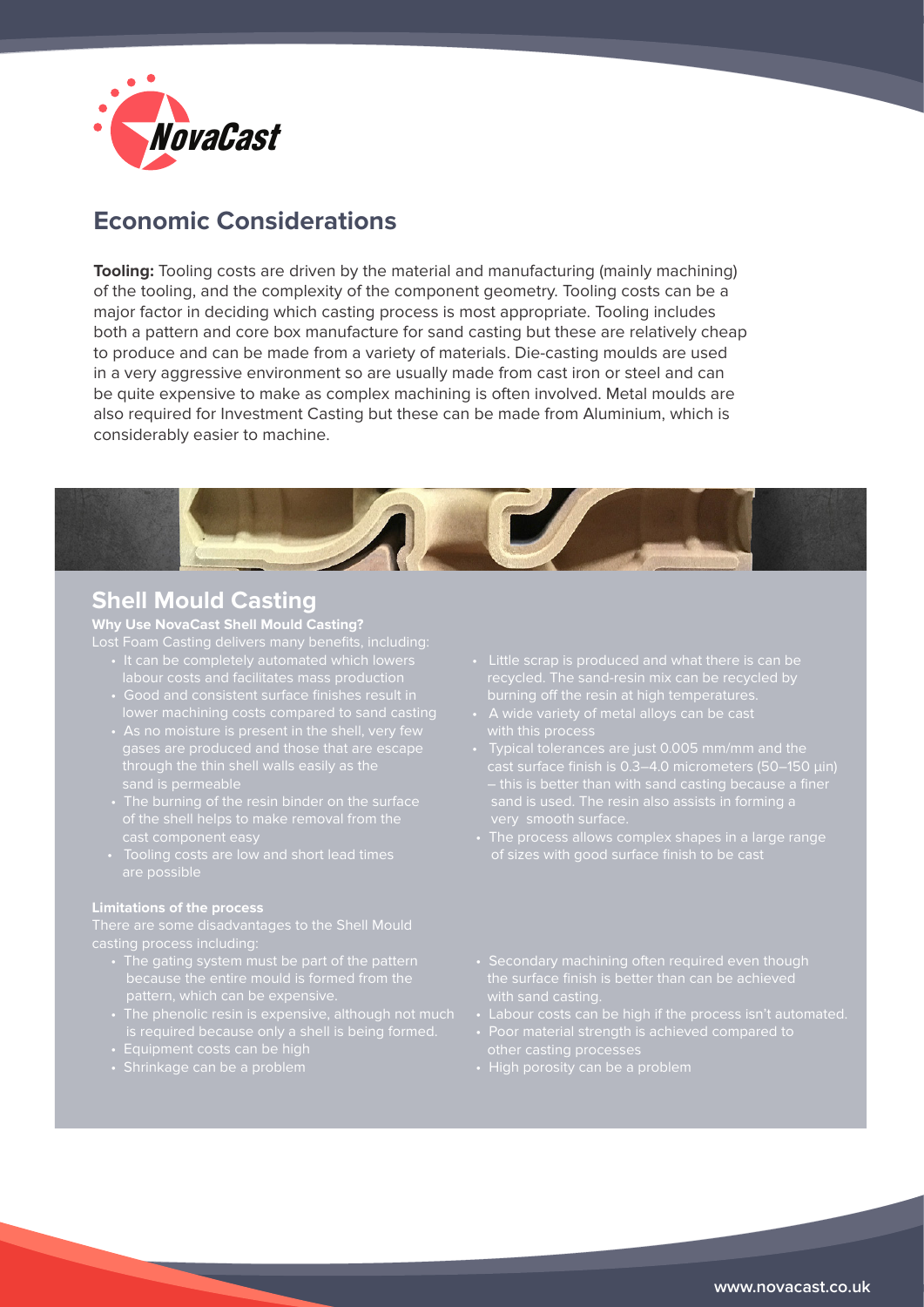

# **Production Considerations**

Production Rate: The quantity of a component required combined with the rate at which they are required are important factors in casting process selection. Each process will have a range within which it is a viable option. Sand Casting is generally well suited to low volume production due to the time taken to create the expendable mould for each casting. Gravity Die Casting is fast and can be automated but requires longer production runs to justify the cost of creating the dies. Investment Casting and Shell Moulding can deliver very high quality and low repeat costs but are not well suited to very high production runs due to the cycle times.

Lead Time: Lead-time is the time required to prepare and setup tooling and equipment needed for the casting process prior to fullscale production. Generally, Sand Casting lead-times are shorter than for the processes that require complex dies but lead times are getting shorter now. New technologies, such as 3D printing of prototype moulds and casting simulation software are allowing foundry engineers to reduce or eliminate many of the design iterations that used to be necessary to iron out casting issues and reduce defects.

Process Flexibility: Process flexibility is important if component design is likely to change or evolve frequently. The cost of changing dies in Gravity and Pressure Die Casting can be extremely high due to the difficulty in re-working cast Iron or Steel. By contrast, patterns used in Sand Casting and Dies used in Investment and Shell Mould casting can be re-worked or adapted more readily as they are generally made from softer materials. Likewise, the foam patterns used in Lost Foam Casting are easy to manipulate and modify.



### **Lost Foam Casting**

#### **Why Use NovaCast Lost Foam Casting?**

- 
- tolerances of just ±0.005mm/mm
	- typically between 2.5 and 25µm
	-
	-
	-
	-
	-
	-
	-
	-
	-
	-
	-

#### **Limitations of the process**

There are some disadvantages to this process

- 
- 
- 
-